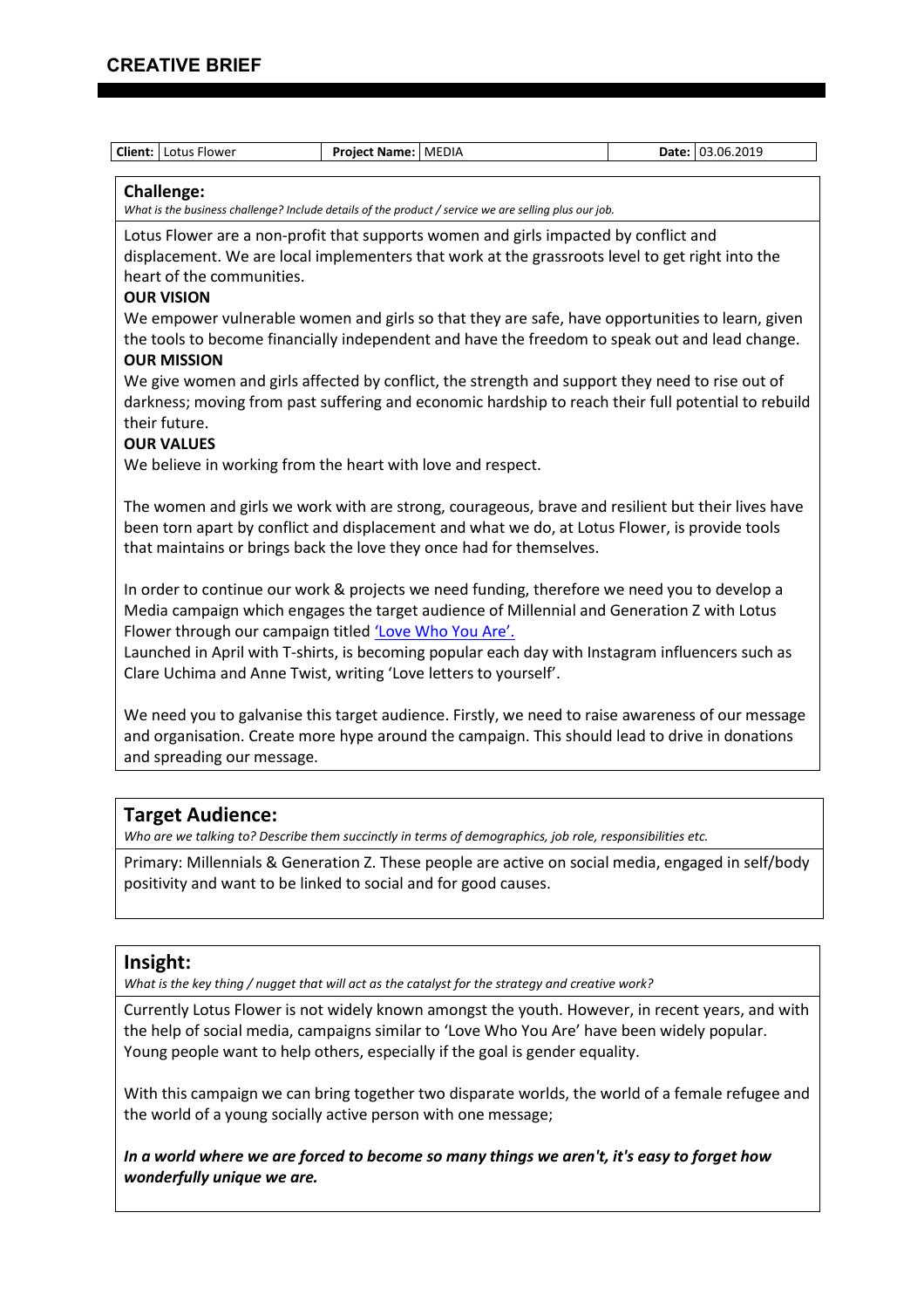Buying a product is not only showing how important it is to love who you are but in the process that purchase is helping a women and girl rebuild her life that's been destroyed by conflict and displacement.

The women and girls who Lotus Flower's campaigns support can teach us so much about resilience, confidence & courage and we want to celebrate their stories in this campaign.

Our target audience will have seen activists like Jameela Jamil actively promoting self-love and shaming those with bad practices. We are currently experiencing a time where people are becoming more self-aware – how do we make the most of this wave to support our campaign.

## **Strategy:**

*What is our plan of attack?* 

- As part of the 'Love Who You Are' campaign we have created a set of merchandise which we would like to be used as part of the fundraising efforts <https://thelotusflower.teemill.co.uk/>
- We want to raise awareness of our organisation and our message. We want our audience to be excited and hyped to spread the world about us.
- We need to drive awareness to the 'Love Who You Are' campaign, sell merchandise to fundraise and ensure the continuation of the projects Lotus Flower is working on.
- We want to take 'Love Who You Are' to global level to increase sales, social media followers and brand awareness in a way that would rival the Help Refugees – Choose Love campaign.
- We want to show all women that self-love and loving who you are has a huge impact.

## **Key Message:**

*What is the single most important thing we want to say? This is our promise to the customer.*

**Loving yourself is infectious. It can lead the change the world needs to achieve gender equality.**

# **SUPPORT TO THE BRIEF**

# **Supporting Points and Messaging:**

*What do we have to back up the promise? These are our 'reasons to believe'.*

[https://www.shape.com/lifestyle/mind-and-body/more-half-millenial-women-made-self-care](https://www.shape.com/lifestyle/mind-and-body/more-half-millenial-women-made-self-care-their-new-years-resolution-2018)[their-new-years-resolution-2018](https://www.shape.com/lifestyle/mind-and-body/more-half-millenial-women-made-self-care-their-new-years-resolution-2018)

Refugees and displaced people suffer from levels of depression, anxiety and post-traumatic stress which are at least three times higher than average.

Younger females experience severe psychological trauma after fleeing their homes and many struggle with uncertainty and distress. Women living in camps are increasingly prone to attempted suicide.

Many displaced females have poor overall wellbeing, and many have had no access to healthcare or advice.